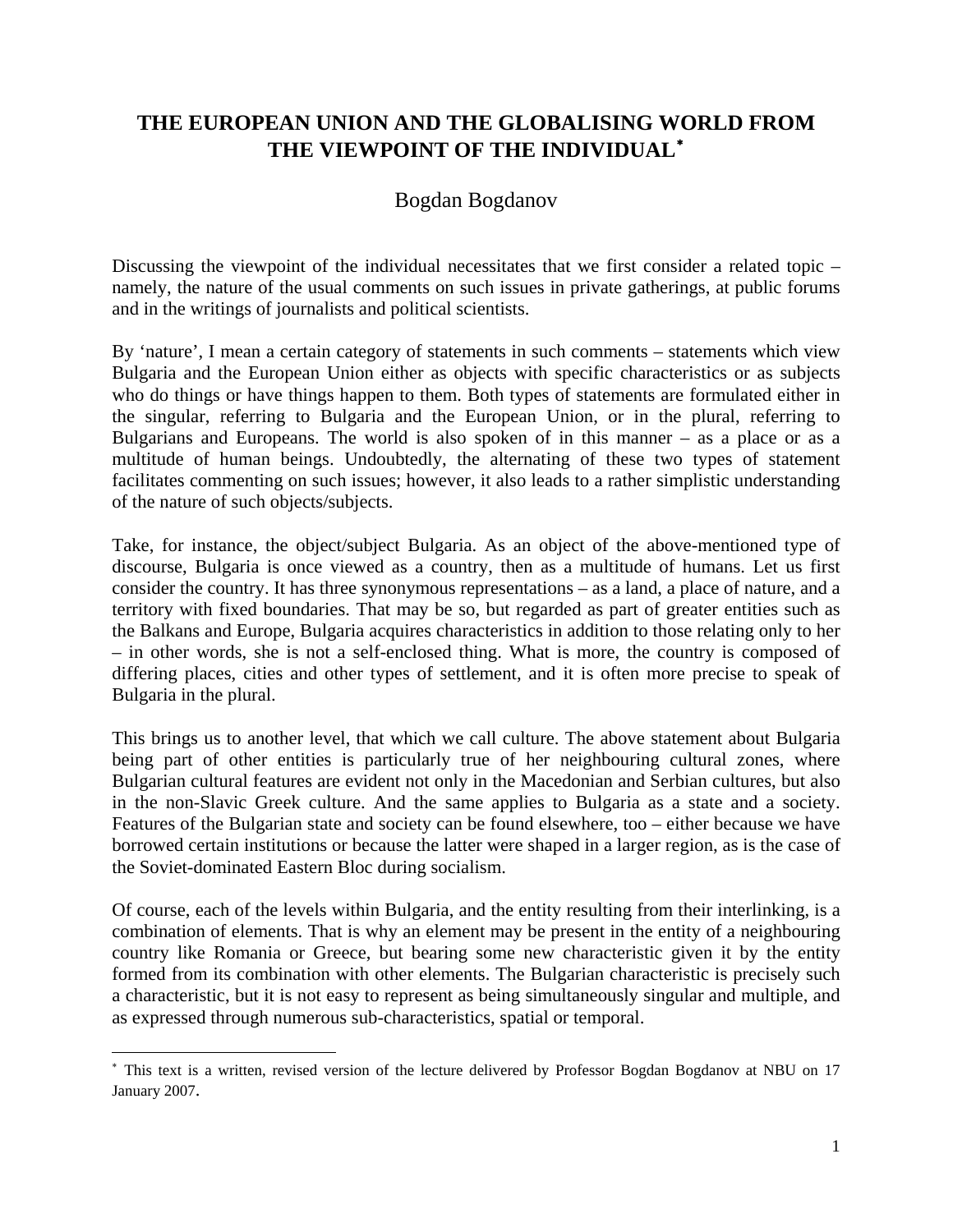The same contradiction also emerges when we consider the people: Bulgarians form a multitude divided into sub-multitudes according to ethnic origin, place of residence, religious beliefs, political views, occupation and whatnot. Multitudes are multitudes, but they are something else, too: they form a greater entity, as is evident from the terms 'the Bulgarian people' and 'Bulgarian civic community'. This entity sets up cultural, social and political institutions, and organises the multitude of Bulgarians into the unit of society. This unit is not uniform, either, as the levels of cultural society and real-life society within it do not overlap.

Likewise, the levels of living person and Bulgarian citizen do not coincide within the individual. That is why we specify what a Bulgarian actually is by enumerating: he is a human being first, then a citizen, he is bonded to others like him in various types of groups, and he is a participant in two bigger, different groups – the historic community of the Bulgarian people and the contemporary civic community which today is not only Bulgarian, but also European. The Bulgarian individual is a complex being, a combination of characteristics acquired through his many participations. And, just as Bulgaria is land, nature, material environment, and human multitude organised in various ways, so is the Bulgarian individual on one level a human being, a man or a woman, at a younger or older age, and on another level a Bulgarian who has trained in and practices a certain profession, believes in this or that and is bonded to one type of people or another.

The number of these levels is not a constant. At times, a particular level prevails, while at others a different one takes priority; at some point one is predominantly a Bulgarian, at another a student, for instance, or something else. The quality predicates resulting from these levels of connection enter into various alternating combinations which are differently 'edited' by one's personal biography and one's psycho-physiological characteristics. Hence the facilitating statement that an individual is a unique thing difficult to represent.

Of course, representation *is* possible in principle, as an average. By 'individual' I mean this average which repeats itself. Figuratively, it can be represented as the first part of an algebraic formula. This first part, consisting of universally valid coefficients, is like a smaller formula before the brackets in the otherwise longer full formula of the Bulgarian individual. What are the coefficients that make it up? Broadly speaking, they are two: a more general one, that of what is human, and a more specific one, that of what is Bulgarian.

I employ this mathematical metaphor to emphasize that discussing the European Union and the globalising world is ineffective if it is based on the notion that each Bulgarian is a self-identical object placed into a self-identical box (i.e. country), for both are complex things which are not functionally self-identical. So what, actually, is the Bulgarian individual then? A complex system of superstructured, relatively open levels, carried by the relatively closed system of the living body in its environment. Among these more open levels are Bulgaria, the European Union, and the entity of the world.

This definition relies on the concept of closed system, as it posits that the Bulgarian individual, Bulgaria, the European Union and the globalising world are made up of different, functionally intersecting levels that are in mixed relations with one another, both constraining and fortifying.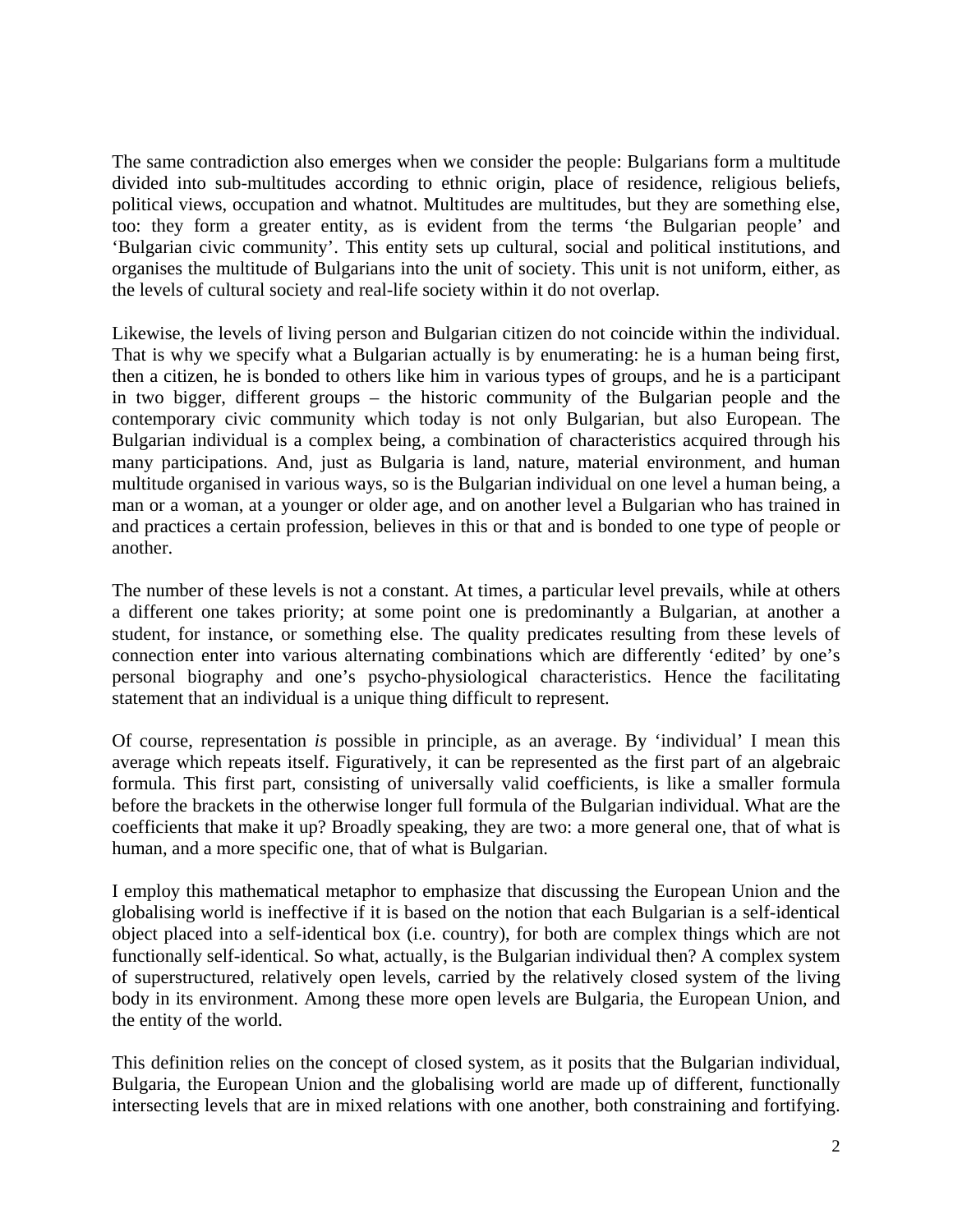Which is why they act as if they were living things: they follow the model of the living human being which, being living, does not exist in isolation, but is bonded to others like it and to an environment – in other words, it acts all the time as part of greater entities. That is what Bulgaria, the European Union and the globalising world are, in fact – entity environments which are, to the living human being, both constraints and fortifiers.

The good thing about the concept of complex system is that it puts forward the idea of the specific character of such entities, reminding us that both they and the individual are not merely units, but are complexes where the functions of openness and closedness are interwoven. Like all complex systems, Bulgaria, the European Unit and the globalising world enter into correlative combinations of openness and closedness with one another. Bulgaria, with its established institutions and culture, is a more closed entity than the European Union, which is still hesitant as to its institutions and its constitution, as to whether it should be more closedly or more openly ordered. At the same time, the apparently more open – compared to Bulgaria – European Union is a more closed entity compared to the great globalising world.

Undoubtedly, closedness can go to extremes. The socialist era was marked by attempts to close off the open-closed social system entirely. The system was closed to a greater degree than it should ever be, and this led to its falling apart. Incidentally, this falling apart brought about an opening process of which we are witnesses. Is it possible that this process could travel its full course, in which Bulgaria would be swallowed up by the European Union or the entity of the globalising world? Depending on circumstances, a country may stop existing, as has happened in history. The modern understanding is that such developments are not functional, as the complex system is a functional balance between openness and closedness, between dependence and independence.

Knowledge of the latter would help avoid certain simplistic ideas which are often present in discussions of Bulgaria in the context of the European Union. Like the statement that, because European excise duties on petrol have resulted in higher taxi fares, the European Union is more of a bad thing than a good one. What is wrong with this kind of discourse is the quick transition from a single fact/example to a single-minded understanding of a reality, thus leading to a simplistic interpretation of the complex reality of systems such as Bulgarian and the European Union.

The question is whether this so-called complexity can be represented as characteristics and forms of expression. It can. A speaker may rely on the following major form of expression of the complex system: that it is not an objective fixture but is autopoietic, i.e. it depends on itself. Or he may bring up another major form of expression: that elements of one system are also elements of another, which may mean, firstly, that one system intersects with another or, secondly, is a subsystem of it without being part of it. The first case brings us to the above-mentioned example of Bulgarian culture and neighbouring cultures on the Balkans, and the second one to the relationships between Bulgaria and the European Union.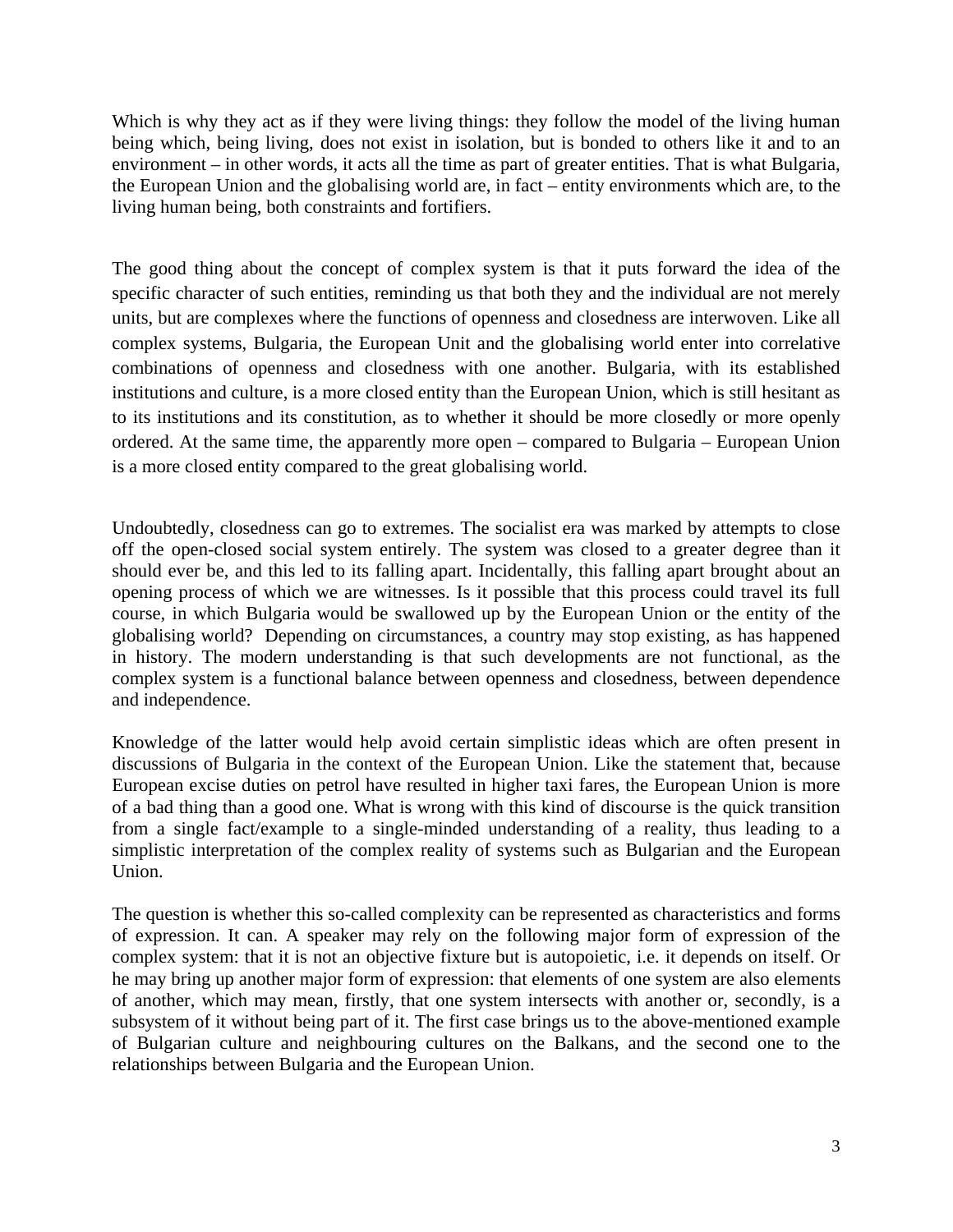The issue here is what type of discourse would better serve such a discussion. If the subject is approached scientifically, then the characteristics of the so-called complex system must be taken into consideration. Naturally, their number will vary in the different types of scientific discourse. Anyway, there is no recipe for most appropriate manner of scientific discourse and, in my opinion, it is best to follow the principles of what is called comprehensive sociology, which makes use of various separate notions such as that of the complex open system, but also takes into account that, just like any other type of discourse, scientific discourse is a comprehension situation.

It is comprehensive sociology that my present discourse is based on. On the one hand, I employ separate notions, one of which – that of the complex system – I have already clarified. I should also consider the notion of community. Since we define the human being as a function of its participation in communities, we should differentiate between immediate natural communities and mediate virtual ones, and we should know that ethnic and national communities belong more to the former category. Also, we should be aware that some communities establish institutions whose organisation is characterised both by equality of those participating in them and hierarchical inequalities such as leading roles, while other communities, especially virtual ones, do not set up institutions and are organised only along the principle of equality.

These two notions – of complex system and community – are quite sufficient for my present scientific-rhetoric exposition to proceed well. That is why, on the one hand, I insist that the nature of objects such as Bulgaria, the European Union and the globalising world must be taken into consideration, but, on the other, I rely more on examples and try to avoid overuse of unusual concepts. For that reason, I will now abandon the rather difficult concept of complex system and employ the more easily comprehensible one of freedom.

It is hardly debatable that an individual may be defined as a free person. But what, actually, is freedom? It is something real, sustained by rights and legal regulations, it is something desired and expected, but it is also something that is not always achieved. Yet, it is an indubitable value, which is why we usually speak of it in the singular and do not ask itself about its various, otherwise-named forms. Such a form is, for instance, the real mobility of the human being. We can convict and imprison someone and thus restrict his mobility. We can restrict it even further by incarcerating him. But that person will still be mobile, will still have minimal freedom within his unfreedom. Which comes to show that freedom/mobility is always in relation to some unfreedom.

After 1989, Bulgarians gradually attained greater freedom in terms of real mobility. Nowadays, it would seem that all of us have equal rights in that respect. Rights and opportunities, however, are different things, and opportunities are determined not only by material status, but by personal attitude as well. The European Union guarantees such and such freedoms of mobility, but a large part of them will never be utilised – by some because they do not have the requisite means, and by others because they do not wish to be mobile.

The point is, freedom is expressed through various freedoms: it is a multiple thing. It has always been so, but we realise it only now that humanity has grown to unbelievable proportions, as has the real mobility of human beings. That is why we claim that, unlike the abstract, singular freedom of the past, modern freedom is in fact a large number of specific freedoms. This lays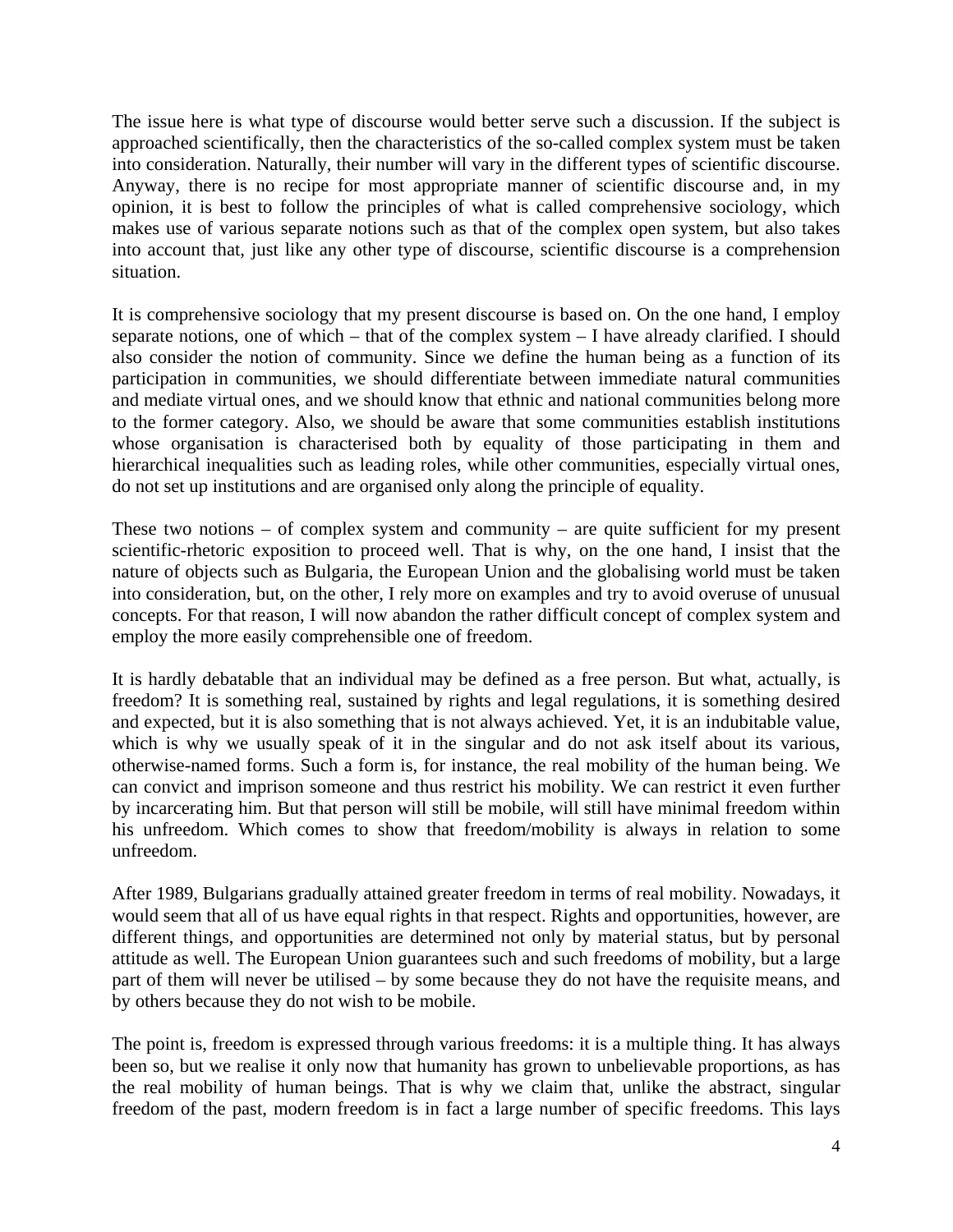emphasis on one more difference, that between freedoms actually utilised and ideal freedoms, and on the need to understand that these do not coincide but combine in such a manner that freedom is a passage from real to ideal freedoms or, in certain cases, vice versa.

Hence the following duality. On the one hand, no human being is ever completely absorbed by the system it exists in – because no one dwells within one system only, but within a number of intersecting systems. Which makes the commonly accepted notion that we are in Bulgaria imprecise. Yes, as Bulgarians, we are in Bulgaria, but we are not only Bulgarians, so in certain respects we are not in Bulgaria. However attached he may be to his native country, an individual is never fully absorbed by her, as his own particular world remains unabsorbed by the environment he lives in. And what happens when he leaves the country and goes elsewhere? He takes his own particular world with him, and then his worlds are at least two – his own, seemingly small yet more defined world, and that vaguer foreign world which not only does not absorb the personal world but feeds on its energies just as the personal world feeds on the energies of the new place and country.

Why this state of duality? Because freedom/mobility has been expressed both really and ideally. The individual not only moves from one place to another, but chooses one set of opinions over another and follows certain models of understanding rather than others. Symbols, images and memories so far accumulated form a parallel world for him, like a computer back-up, a saved copy that may come to serve if the system breaks down. Historically, real and ideal freedom have crossed each other's way in more closed, traditional forms of existence, too, although in the past people were not so mobile and this happened less frequently.

And that is where the major difference lies between the traditional closed world of the past and the more open world of the present. Unlike the more recent past of the  $18<sup>th</sup>$  and the  $19<sup>th</sup>$  centuries, when basic human experiences were related to the disaccord between real and ideal freedom, nowadays more and more people possess a kind of exteriorised ideal state of freedom. I refer to the modern means of access, to the technology with which an individual can, without actually moving from one place to another, enter distant areas, gain information, participate, interact, or create his own texts. I have in mind the opportunities provided by the internet for shopping, concluding deals, paying bills, expressing opinions or voting. All of these are a significant addition to the other forms of access that a person has available as a citizen of a modern, democratic, European-style society.

As contemporary people, we tend to evaluate all these forms of freedom as being entirely positive. The point is, however, that they are functions of something else that is harder to evaluate – the growing real, but also ideal mobility of modern human beings, and the fact that they themselves define their views and values. Obviously, this self-definition is not easy, and many human beings find it truly difficult – which is why they often suffer from crises of values, from a sense of insufficiency, or lack, of meaning.

Hence the nostalgia for times of set values achieved through community bondedness. Such is, for example, the nostalgia for the totalitarian socialist past, experienced not only by those who benefited from it. It would be much more logical, however, to feel nostalgia for the more distant times of the traditional society. Why? Because of the flexible organisation of the passing of time then, because days and years were divided so that at some point, together with others, a person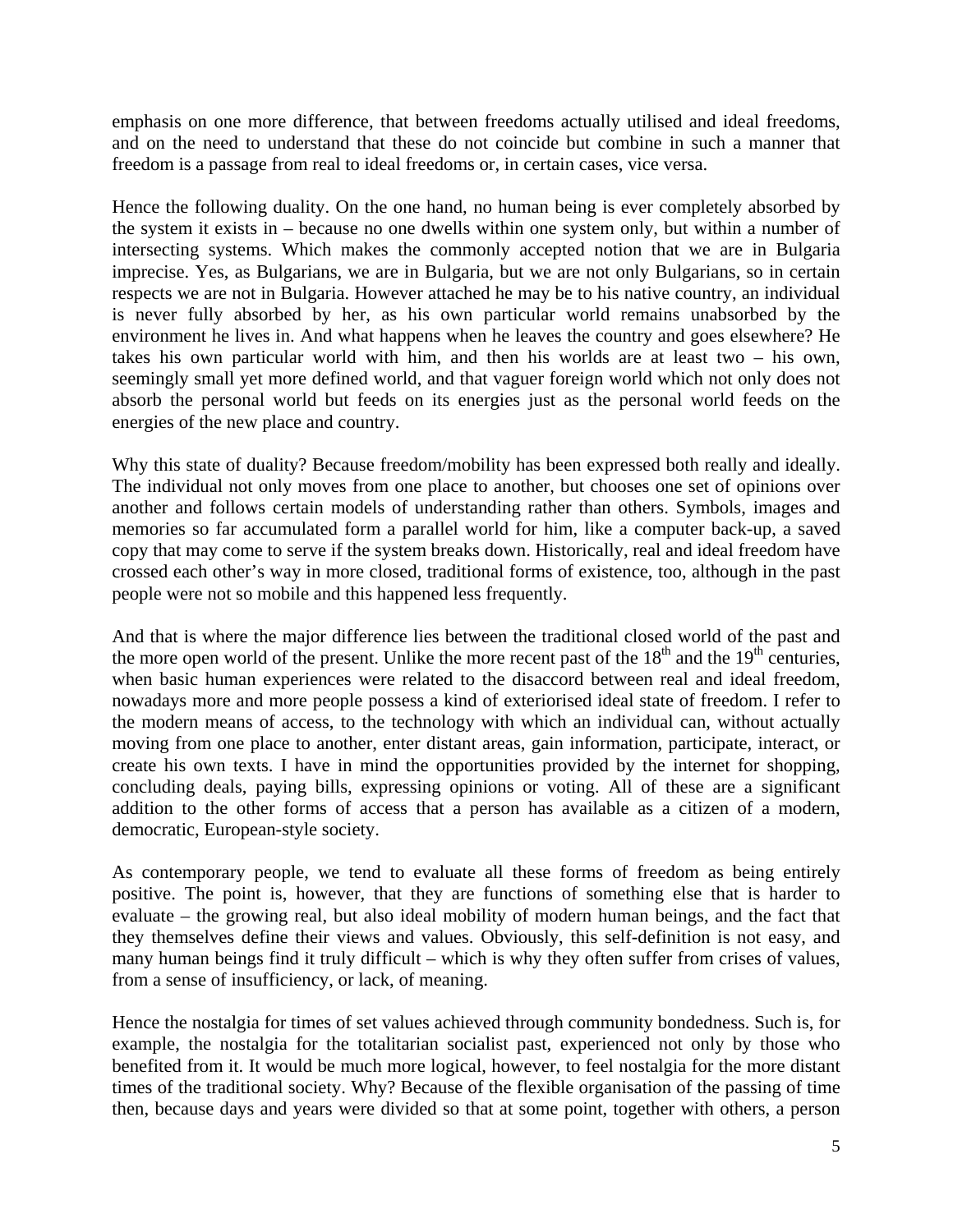was one, then another, and thus, though always together with others, he was by definition different, neither left to himself nor one and the same.

This is no longer so in present-day Bulgaria, with its traditional culture destroyed and its atomised people moving in all directions while trying by themselves to define the changing, depending on circumstances, formulas of their identity. This is not at all easy when the rules for bonding and entering into dependency relationships are not firmly established, and in many cases are missing. Hence the benefit of being part of the European Union, from which, among other things, we expect to obtain the lacking standards for regulating and coping with the growing mobility and the flood of oncoming freedoms, whose utilisation confuses and poses difficulties to the extent that certain people have already begun to prefer traditional unfreedom.

Here is a positive example. In the American Senate, a Muslim senator proposes that the tradition of swearing on the Bible be amended so that Muslims can swear on the Koran. Naturally, there are opponents to this proposal, but it is passed with a sufficient majority – and so a new freedom is gained. Thus we can judge to what extent a country is developed, in the contemporary meaning of the word, by the number of specific freedoms utilised within it.

It is certainly essential whether freedoms are utilised. Because, even when there are clear rules of use existent, freedoms and accesses may not be utilised and the individual may not be bonded to the unfunctioning whole of society. In this respect, the individual stands with one foot outside the time and country he lives in. Despite the contemporary right to choose, his basic freedom may consist in the exact opposite, in the preference that someone else makes choices instead of him. There are such people, tagging themselves onto others or willingly sacrificing their right to immediate freedom in the name of subordination through which they can gain benefits or some other freedom.

This also applies to the utilisation of so-called accesses. We have access to a wide range of objects and things, to politics and what not, we have the access to enter whatever system we want, to obtain information, to participate and interact, and even to exercise power. But some people use certain accesses, others use different ones, and some do not use any at all. The latter may be obstructed by persons or circumstances, but also by their own mindset. Take the Bulgarian example – we do not make use of the specific freedoms available to us, for a number of reasons. Because the rules of use are not clear or because the potential users are accustomed to lacking such freedoms and do not know or prefer not to know that they are available. Yes, when there are elections, the right to vote is utilised – but even then, by half of all Bulgarians at most.

If we look at our everyday way life, we will discover that things are no different. Let me give a personal example. I do not set foot in court. If my neighbours disturb my sleep by making noise at night, I move to another room rather than phone the police. I tell myself, 'Bulgarian courts are slow, and the police are inefficient'. Am I doing the right thing, then? Psychologically, I may be, but not socially. For I am actually undermining the functioning of society, the system of functioning freedom.

That is how it is in most countries of the European Union, too. Why? Because of something that is inherent in the principle of the so-called complex system. The individual is made up of levels.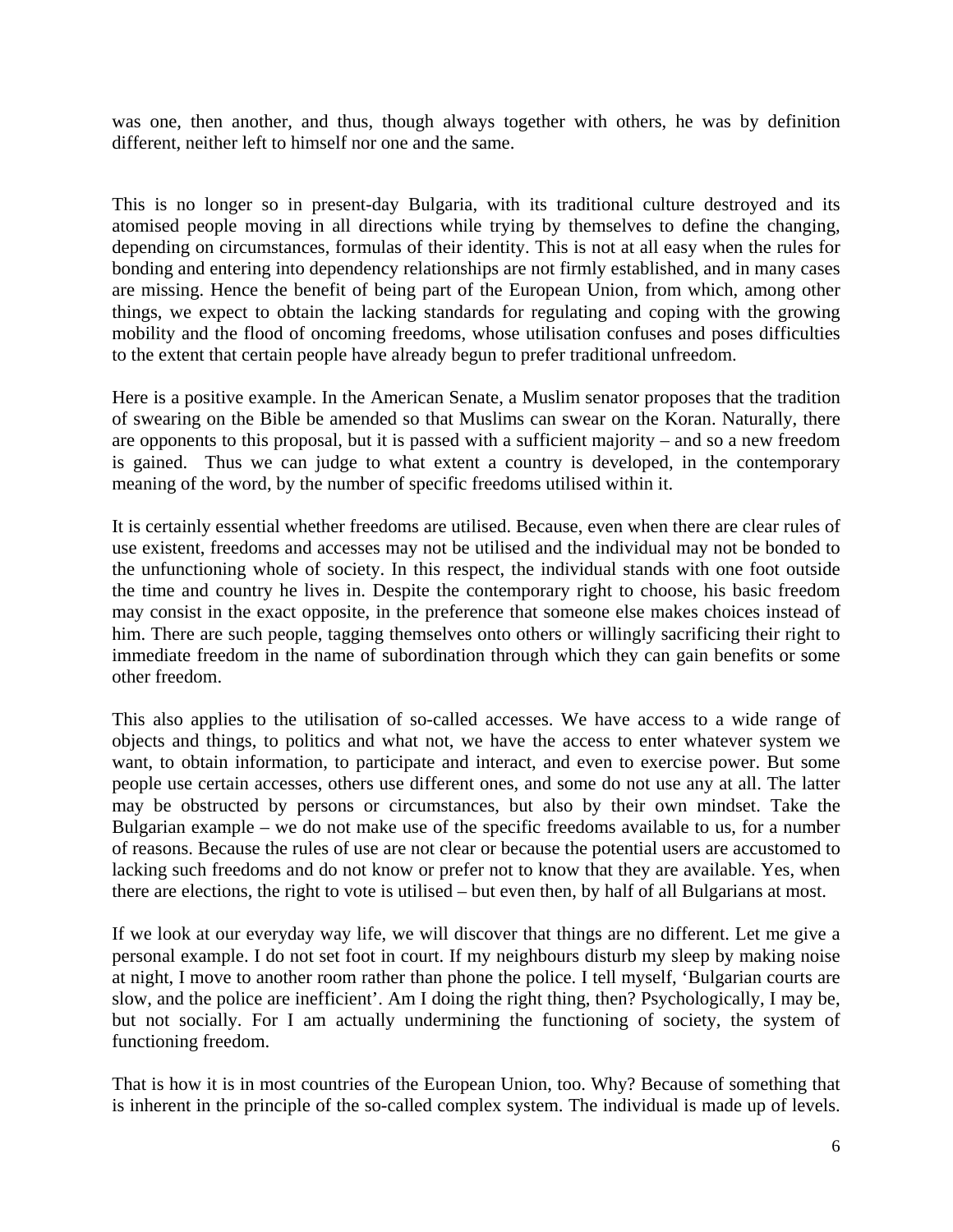Two such levels are those of the contemporary citizen and of the human being. These levels do not overlap. The human being has many facets, one of which is his behaviour as a private being dependent on his small material world, which in many cases seems to him more real than the big social world. Among these facets of the living human being is also the fact of the living constantly evading the surrounding actual: social life with other people.

The same also happens within the smaller society of New Bulgarian University. NBU is a university institution providing a number of accesses. These, however, are utilised only partially or are not utilised at all by both students and staff. In some cases because the rules are not advertised well enough, but in others because of the underdeveloped mindset of students and staff – the consequence being that both often act not as citizens but as subjects. Of course, it is also true that, in comparison with other Bulgarian universities, utilization of these so-called accesses is much further advanced.

And now, leaning on the viewpoint of the individual human being, let us turn to the complex system of the European Union and expand on the above said.

Within the great system of the European Union, the functions of openness and closedness are interwoven. On the one hand, the Union is open to the more closed nation states it brings together; on the other, it is closed to the great globalising world. It opens up the nation states to common institutions and standards which enhance their vitality, but it also provides, through its union wholeness, protection when they go out into the field of international competition. This is not a final fixture but a process towards improvement within the delicate balance of the functioning openness/closedness. Why delicate? Because, being internally open, and opening the member states to one another, the European Union must be sufficiently closed and stable as a system.

Hence the debate on the efficiency of this or that form of closedness. As a common system of law, and of domestic and foreign policy, this form must be acquired and assimilated by the member states, but it must also be externally efficient, in regard to the globalising world with which the European Union is in working competition. The fact is that this globalising world is also a process. On the one hand, it is made up of institutions such as the UN and NATO which are difficult to coordinate, and on the other, influential countries such as the USA, Japan and China also have their say. And there is the problem – Japan and the USA show better potential than the EU for productivity, organisation and development rate. Closedness to these countries is therefore not a completely positive sign, but a somewhat negative one as well.

It would be easy to oversimplify things if we were to continue in this direction. The strength of the European Union is not only in its actuality as a system of institutions and superstructured standards which fortify the countries within it. Its strength is in its relation to Europe, which, as it is, is not the same thing as the European Union. We could speak of the European Union as the currently topical Europe, but it would be better if, following the paradigm outlined above, we said that Europe is a different open complex system with which the European Union only partially overlaps. That system also has many levels. One is its developed urban culture, another its material wealth, a third – the European way of life which provides Europeans with high mobility. A fourth level is that of European values.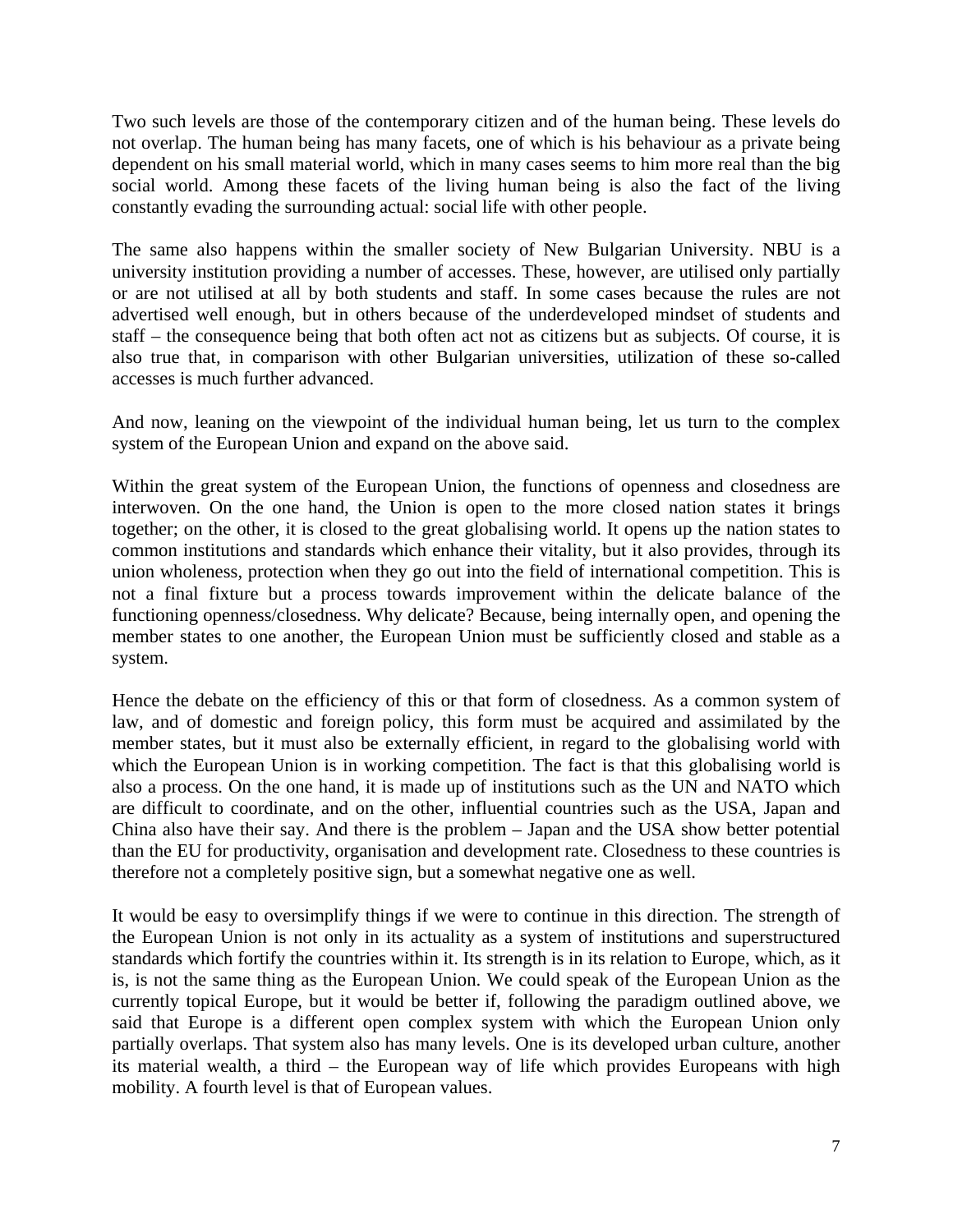These values are usually spoken of in general, and they are rarely enumerated as interrelated positions. Their enumeration is a problem because they are not a definite number and may be formulated differently. But, one way or another, there are relatively indisputable basic supervalues. One of them is the above-discussed mobility of the individual, which takes the form of so many specific freedoms, rights and accesses. Another is the secular rationality of the European attitude to the world, which in its own turn is linked to the appreciation of many different things in the world. This is not unrelated to the fact that Europeans live in a world of many roads and directions of mobility, a flexible system of many ways of existing, separately or together.

That is why, as Europeans, we both exist on our own and take part in different types of togetherness systems – and why we are so concerned with the formula of our identity, which is made up of both these facts. This formula is a given, determined by inclinations and enduring belongings, but it has also been reworked. The problem arises of how to cope with the balance of given and reworked. Obviously, it does not take place on the fully individual or the fully conscious level. That is what the others, those wiser than us, are for – to counsel us. Hence the motorics of social existence: our participation in groups and smaller units, such as friendly or married couples, which often do our thinking for us.

And yet, given the high degree of present-day mobility, these forms of support are not sufficient. Our personal identity formula should be much more flexible. Because to the usual community relationships of the traditional, more closed environment of close people and native country, more and more external environments are now being added, such as the many levels of the system of the European Union. How to achieve this flexibility? By amassing experience, of course, by real mobility in the increasingly open world – and also by expanding the potential of what I called ideal mobility.

How can this be done? Through education. It is the most reliable means of protecting oneself from the crises which the modern human being undergoes as a result of the great opening-up of the world. To be educated means to have acquired the requisite mental and personal traits to be able to move on your own. It also means being able, without suffering a crisis, to remain alone when necessitated or required by some specific activity, as well as being able, again without any crisis, to form a group with other people in order to attain some goal – i.e., being able to pass smoothly from one form to another of social unity.

For modern mobility is problematic. He who accepts it positively must, in order to accept himself, possess the necessary mental tools: concepts and paradigms of understanding. He must be able to proceed from one paradigm to another rather than lock onto a single one, expecting everything from it. This is a difficult business, which accounts for the numerous fundamental types of explanation for things – e.g. theories or rigid patterns into which everything must fit. One type of practical fundamentality is close bondedness to a group of people. Such is the function of religious fervour, whose good point is that it offers the believer a more open world which goes beyond human life on earth and is in this respect critical of the restraints of everyday material and social existence.

As we can see, the issue of the European Union and the globalising world necessitates answers and solutions. On the one hand, there is the palliative solution of reducing the many levels of the great open world to a single one of them. This can be done either by temporarily closing oneself